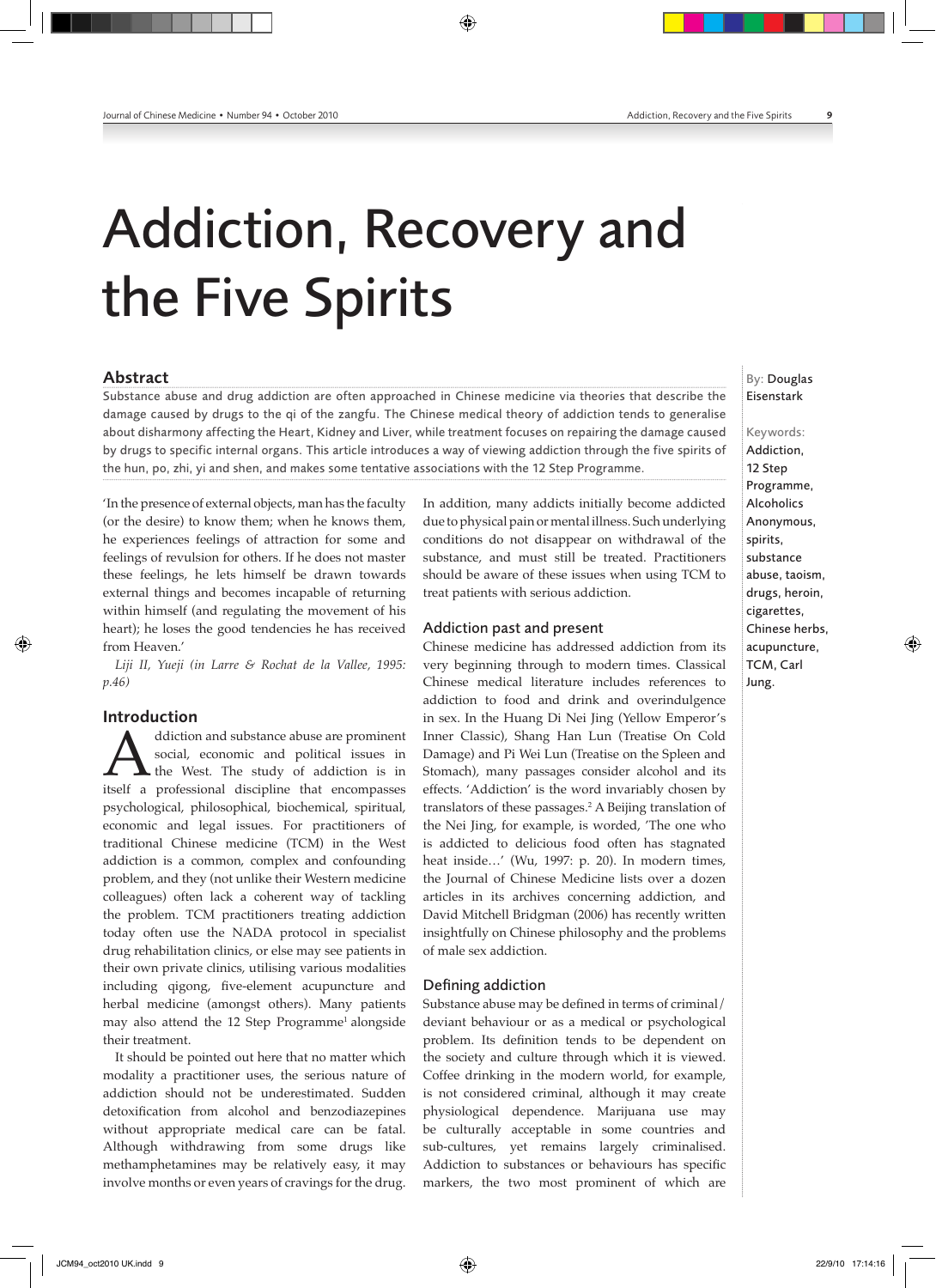tolerance to the substance in question and discomfort when attempting to stop.

TCM practitioners in the West have hitherto tried to understand the issue of addiction according to their own cultural paradigms. Acupuncture addiction specialist Alex Brumbaugh (1994) has expanded the TCM context of addiction to include Western thought, rationalism and patriarchy: 'Intoxication is a search for a more holistic state of consciousness in a severely non-holistic cultural environment … It [TCM] provides a philosophical place to stand outside of the addictive paradigm. It speaks intrinsically to principles of healing rather than to means of further rationalization and control' (p.30). Seen in this way, addiction takes on broader meaning than mere deviant behaviour or a simple lack of personal ethics or will-power.

#### Addiction: psychology, religion and spirit

Studying addiction is, above all, to look at paradox (see Brumbaugh, 1996). Addicts (at least when not in denial) tend to be well aware of their predicament, and do not initially intend to become addicted. Indeed, they often initially tell themselves that it will not happen to them. The addict often thinks that he/she can outwit the process of addiction. The expression of this rationality, this 'smartness', all too often entraps the user into addiction.<sup>3</sup> The psychologist Carl Jung in his interactions with the early founders of Alcoholics Anonymous, wrote, 'Addiction sets addicts apart. The alienation that is a fundamental experiential characteristic of addiction sets them apart from other and from themselves.' In the later stages of their addiction, the addict attempts all sorts of 'management strategies' to deny or minimise the effects of the drug or behaviour. To some degree, of course, all human beings rationalise their moods, habits, thoughts and behaviours. Indeed, it might be argued that we all have traits that could be called addictive - it being merely a matter of degree how much these behaviours disturb our and others' lives.

Interactions between the founders of Alcoholics Anonymous and Jung were vital to the underpinnings of the 12 Step Programme. Jung wrote that '…the craving for alcohol [is] the equivalent on a low level of the spiritual thirst of our being for wholeness, expressed in medieval language: the union with God.' (in Brumbaugh, 1994: p.63). Jung pointed out that the root word for alcohol is shared with that for the divine, and therefore spirit itself must be used as an antidote: 'You use the same word for the highest religious experience as well for the most depraving poison. The helpful formula (for treatment) therefore is spiritus cantra spiritum (spirit against spirit).' (in Seeburger, 1993: p.105).

Although Chinese medicine has roots in both Taoism and Buddhism, Chinese medicine practitioners vary considerably in their view of the interface between matters spiritual and medical. Flaws and Lake (2001) write, '… in contemporary professional Chinese medicine, spirit is nothing more than a certain quantity of heart qi. Thus the concept of spirit in Chinese medicine is not "spiritual" in any conventional religious sense.' (p. 17). TCM practitioner Joseph Yang (2002), also a doctor of psychology, writes about shen disorders: 'Who are the best healers for mental disorders? Certainly, doctors using scientific methods are the first choice. However, there are still reports from many patients who have had good results from Shamanistic healing ... Shamans may be in touch with a deeper level of the spirit than is accessible with our modern treatment methods' (p. 31). Yanhua Zhang in Transforming Emotions (2007) suggests that in modern China, the doctor plays the role not of a psychiatrist, but of an advisor: 'A zhongyi [Chinese medicine doctor] does not pose him‑ or herself as an expert in emotions but as a wise person who has accumulated practical wisdom through life and professional experiences … The zhongyi doctor very often forges a connection with the patient by transforming the 'patient's problem' into shared human conditions...' (p. 125).

The belief system inherent in the 12 Step Programme incorporates the idea of a 'Higher Power', which obviously easily fits within a 'religious' framework. The 12 Step community has long struggled with its relationship with different spiritual, agnostic and atheistic viewpoints. Buddhists, for example, have adapted the 12 Steps to fit within the Four Noble Truths and the Eightfold Path: 'The idea of a Higher Power changes; like everything, it is impermanent.' (Griffin, 2004: p. 42). On the other hand, there are a number of organisations that use a 'rational' treatment model, such as SMART Recovery who utilise cognitive behavioural therapy (CBT) (see Trimpey & Trimpey, 1996).

#### TCM and addiction

Many TCM papers on addiction and substance abuse analyse the damaging effects of individual drugs on particular zangfu, and recommend treatment of such damage with herbs and acupuncture (Given, 1997; Jiang, 2008). The TCM substance abuse community generally posit that addiction damages yin and jing (Blow, 1994). In addition, any addiction or desire for a substance is seen ‑ by definition – as a manifestation of yin deficiency. Otherwise TCM describes the emotional issues surrounding addiction in terms of Liver qi stagnation or Heart imbalance (Given, 1997). The herbal formula Tian Wang Bu Xin Dan (Emperor of Heaven's Special Pill to Tonify the Heart), for example, is often used to treat agitation of the Heart in those in recovery; or Bai He Gu Jin Tang (Lily Bulb Decoction to Preserve the Metal) is used to treat the damage to Lung yin caused by smoking; Da Bu Yin Wan (Great Tonify the Yin Pill) is used to treat yin deficiency caused by cocaine use; and Wen Dan Tang (Warm Gallbladder Decoction) can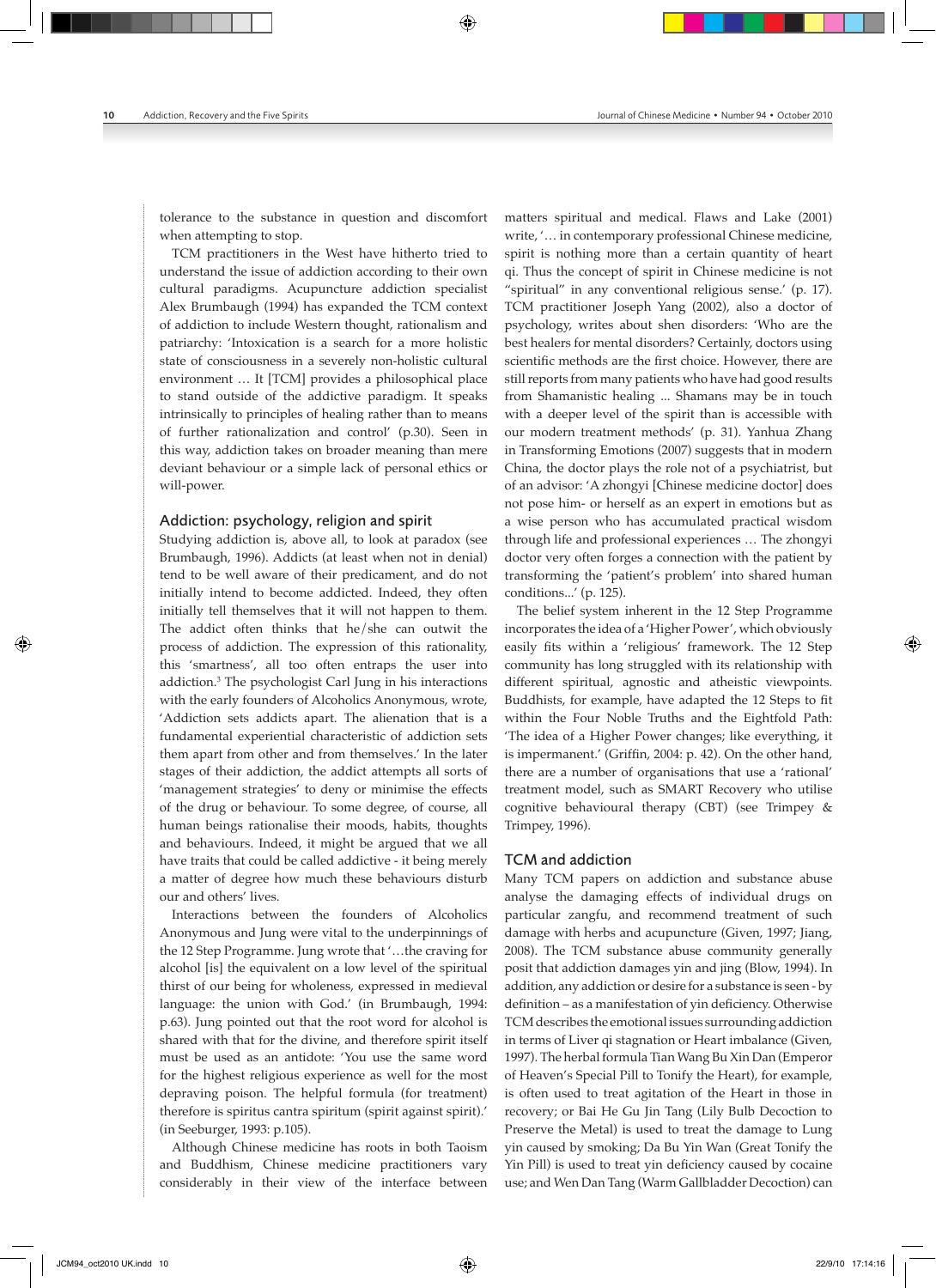treat the confusion resulting from phlegm and Gallbladder deficiency caused by long-term alcohol abuse (see Jiang, 2008). However, although correspondences between the zangfu and particular drugs and herbal formulas are clinically useful, they do not necessarily tell us much about the process of addiction itself in the stages before, during and after recovery.

#### The five spirits and addiction

The TCM understanding of addiction can be approached by looking at the five spirits of the hun, po, zhi, yi and shen. When we talk about addiction, it is a given that the shen, the 'emperor' of the other spirits, will be disturbed, or conversely that shen disturbance creates the circumstances for addiction in the first place. Jiang (2008) writes, '…the addict is unable to control their strong desire for the substance. According to Chinese medicine, desire comes from the Heart and belongs to the spirit. When desire is abnormal, or out of control, it becomes pathological, therefore uncontrollable desire is a dysfunction of the spirit.' The Chinese medical concept of shen (more specifically the yuan shen rather than the shi shen) is arguably analogous to that of the 'Higher Power' of the 12 Step Programme (for a full discussion of yuan shen and shi shen see Rossi [2007] and Qu & Garvey [2009]). Rossi writes: 'Shen refers to a different universe from the one that manifests in the imminent world … in a wider sense shen is understood as a transcendent aspect of the universe and man' (p.48).

Zhi is often translated as will or will-power, or 'determination and single‑mindedness in the pursuit of our goals' (Maciocia, 2005: p.111). In the 12 Step method of treatment, however, will‑power is believed to be of limited value: 'Our so-called will power is practically nonexistent' (Alcoholics Anonymous, 2001: p.24). The first steps of the 12 Step Programme ‑ powerful or ridiculous depending on your outlook ‑ involve surrendering to a higher power: '1. We admit we were powerless over (substance or behaviour) ‑ that our lives had become unmanageable', and '2. Came to believe that a Power greater than ourselves could restore us to sanity.' Within the recovery community, quitting by will-power is known as 'white knuckle sobriety', and creates what is derisively labeled a 'dry drunk': whilst the substance may no longer be used, the reasons for the addiction and the underlying alienation from the self still remain.

At the risk of over-simplification, addiction might be described as a disharmony between the hun and the po. The hun and po are generally paired together (as are the zhi and yi), and are seen to be intertwined (Rossi, 2007). Larre and Rochat de la Vallee (1995) quote Laozi, 'The hun and the po live as a couple: their union is life: their separation is our death' (p.42). The hun likes constant change and shows itself in fantasy, imagination and creative thought. It becomes restless with mundane

thoughts and looks for more challenging and stimulating ideas. It is yang, associated with the Liver, and as such has the wood characteristic of outward and expansive movement. The hun is our intellectual aspect and is active when we are not physically interacting with the world. It works interiorly yet with expansive ideas. The hun is said to be 'ethereal', and is thus thought to be connected to collective consciousness as well as the mind of the individual (consider, for example, the work of the solitary artist, whose non‑conformist work nonetheless reflects societal undercurrents); Bridgeman (2006) writes, 'The hun is the link between the individual and the collective Mind, the collective unconscious' (p.24).

Paired with the hun ‑ and in opposition to it ‑ is the po, the spirit of the physical body, which is said to both reflect and contain the hun. The po is associated with the metal phase and yin, and as such moves inward and constrains. The concerns of the po pertain to the enjoyment of the physical side of life. Although it is aligned as the spirit of the body, it largely has no self-consciousness (Rossi, 2007). The po likes calm and, paradoxically, obtains this through activities synchronous with the outside world. It thrives, for example, on the predictability and clear outcomes of work and exercise. The person oriented to the po is the runner in the 'zone', where everything falls away except the experience itself outside of intellectual thought. The po allows us to access the outside world through our actions and allows the physical completion of tasks that involve the outside world. We experience disharmony of the po through pain and physical discomfort. The attempt to negate pain can be the root of obsession and addiction, which then distorts the addict's relationship both to themselves and the world. Rossi (2007) writes, 'In the most serious cases, po thinking remains as primitive, concrete thinking, with no access to the symbolic realm [the domain of the hun]'  $(p.60)$  – this is exemplified by image of the intravenous drug user with sores throughout their body, who is unable to see the damage they are doing to themselves or even understand that they are 'ill' in any sense.

Disharmony of the hun and po therefore involves an obvious loss of connection to the realities of both the inside and of the outside world. As Rossi (2007) writes, ' ... imaginative thought can substitute reality with illusion and block its recognition as such. It can also be identified with a sort of spirituality that denies the needs of the body, as happens in anorexic patterns' (p.62). Thus the initial 'spirituality' of the addict involves living in 'hun fantasy' ‑ denying or trying to put on hold the limitations of the body and the coarse living and dying existence of the po. These observations encapsulate much of the process of addiction: a primitive spiritual search at the expense of the body.

The yi shows itself as the thoughts that spontaneously arise from the Heart. Rossi (2007) quotes Zhang Jiebin,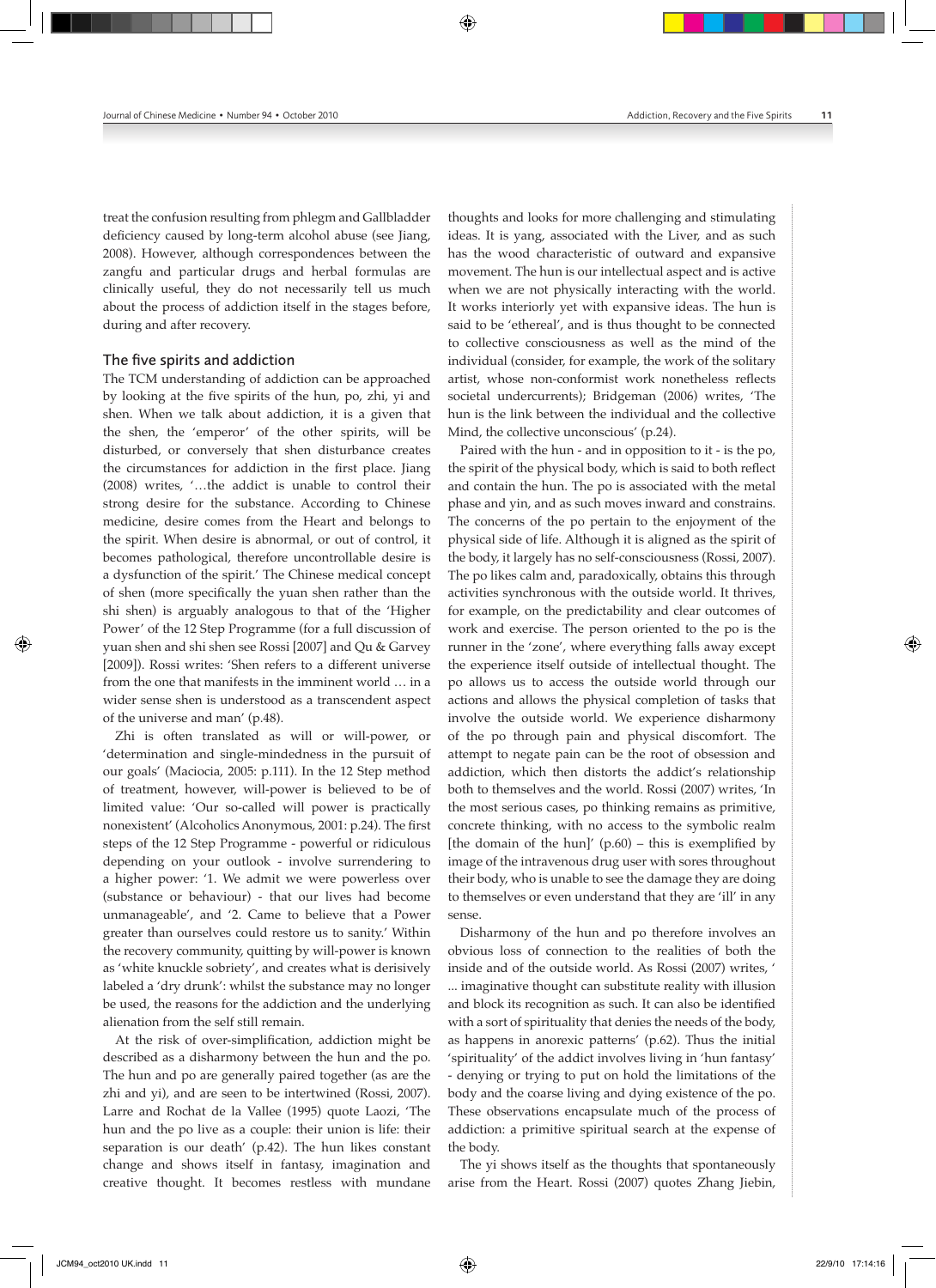'When a thought is first born the heart has a direction, but it is not yet stabilised, this is called yi.' (p.64). Every addict 'intends to stop', a comforting thought that usually occurs just before, during or after a drink, shot of heroin, gambling session or cigarette. In the introduction to his book, Junky (2003), William Burroughs writes, 'No one wakes up in the morning and decides to be an addict.' (p.XV). Unfortunately the yi, or 'intention not to be addicted', is all too often soon lost in the desire and craving for the substance of abuse. Furthermore, the addict may believe what the 12 Step Programme does not ‑ that their addiction can be managed by cutting back, taking vitamins, moving to another town or finding the perfect moment to quit.

#### The five spirits in addiction and recovery

We can speculate what each particular substance does to the spirits much as we do with the zangfu (see Given, 1997): heroin and opiates activate and then quiet the hun and relax the po, creating the characteristic 'warm fuzzy feeling'; amphetamines activate the po, creating movement and activity; ketamine ‑ a dissociative anaesthetic ‑ eliminates any feeling of the po, leaving the hun alone in interior thought and fantasy; marijuana blurs the lines between the hun and po, whilst dulling the yi and exciting the shen; nicotine calms the po by giving the hun time and space for reflection.

During withdrawal, the physical discomfort felt by the po is what drives many back to their chosen substance or behaviour. The hun knows that if the po is satiated through going back to the addictive substance or behaviour then it too will be freed to continue its wanderings. It is during such pain afflicting the po that the yi – the spirit of intention ‑ is swept aside. Only after the po is again quiet will the addict once more vow that this will be the last time.

Addicts are tied to ritual, and eventually their drug behaviours and life activities become concentrated, fixed and limited (the 'narrowing of repertoire' of addiction parlance). Seeburger (1993, p. 113) writes, 'Addiction gets the addict's attention. The deeper the addiction, the more exclusively it captures the addict's attention. In the deepest forms of addiction, the addict barely pays attention to anything else'. Health, family and work are jeopardised. In the 12 Step community, recovery is said to only begin with 'hitting bottom', i.e. the worst consequences of the addiction. The addict's life at the 'bottom' essentially becomes a period of survival.<sup>5</sup> All addiction, especially at this stage, eats away at the jing, and the po (the body), tied to the jing, is therefore at risk. Alcoholics Anonymous would say that the addict's life 'had become unmanageable'. From a TCM perspective might see effective 'life management' as an interplay and coordination between all the spirits. The addict is unfortunately unable to manage their life because of the fundamental disarray of the spirits.

#### The 12 Steps and the five spirits

We can look at the 12 Step Programme and make preliminary correlations between its aims in recovery and the TCM model. The primary ‑ and perhaps most controversial ‑ focus of the 12 Steps is that recovery involves a spiritual dimension. In explaining the 12th step of spiritual awakening, Alcoholics Anonymous (2001) state, 'We are not saints. The point is, that we are willing to grow along spiritual lines. We claim spiritual progress rather than spiritual perfection.' (p.60). If we acknowledge that in TCM terms addiction essentially involves the shen, the question arises of whether the two systems of recovery are utilising similar processes.

Addiction is said to damage the Kidney jing and the zhi (Blow, 1994). As stated above, the 12 Step Programme assumes that will‑power (zhi) is of limited use in the process of recovery and thus primacy is initially given to the 'Higher Power'. Thinking one's way out of the addiction (using the yi) is equally fruitless, because the yi in addiction is focused exclusively on fulfilling the needs of the addiction. In TCM terms, the 12 Step Programme focuses on slowly and methodically developing the relationship between the zhi and the yi, gently nurturing them with small and manageable changes of behaviour. Rossi (2007) writes, 'Knowledge formed through the accumulation of thought is called zhi' (p.67). During addiction, the zhi is not developed because there is no persistent use of the yi. In 12 Step meetings, the yi is gradually cultivated through simple regular work habits such as setting up meetings and taking minor responsibilities. The 12 Steps themselves are simple, methodical, logical and organised, which in itself enhances the yi. By these methods, the zhi is also eventually strengthened. Commonality is established in group meetings, in which participants collectively recognise the many dramas and misconceptions involved in the addiction. By defining addiction as a disease or illness that is shared by many, the uniqueness of the individual hun fantasies of 12 Step members are taken away. What remains is not moral and individual failure but collective issues: 'When you expose your hidden secrets and shame to your sponsor,<sup>4</sup> you learn that you aren't alone. Your failings are common.' (Griffin, 2004: p. 42).

New members of the 12 Step Programme are discouraged from long-term planning or forming new romantic attachments (matters of the Heart/shen), and are advised only to stop the substance or behaviour 'one day at a time'. In TCM terms, this means the zhi, yi and hun are asked not to live for the future but only to 'temporarily' stop the substances. The shen can then become disentangled from the immediate desires of the other spirits, and following withdrawal the other spirits can once again start to serve the 'higher power' of the yuan shen. This 'day at a time' philosophy is, of course, a clever existential trick.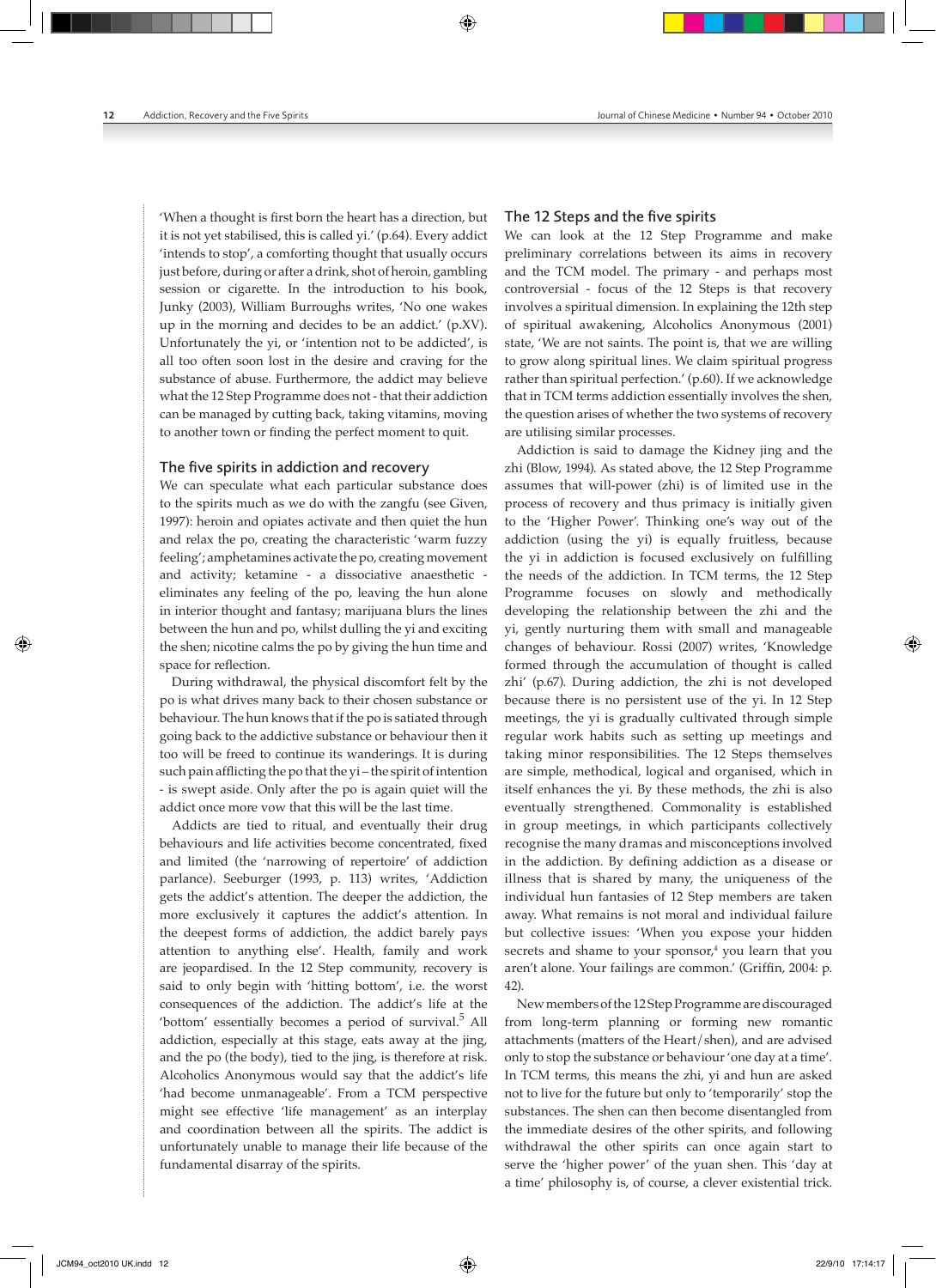Nobody can take drugs or otherwise fulfill their addiction tomorrow. Faithfully followed, this 'one day at a time' rule guarantees an addiction free life.

#### Other treatment modalities

The five-needle ear acupuncture treatment that forms the basis of the NADA protocol<sup>6</sup>-applied daily and consistently with little 'creativity' on the part of the practitioner depends upon ritual and predictability, and therefore mimics the predictability of the process of addiction itself (Eisenstark, 2009). Whilst the five auricular points used in the NADA protocol are powerful in themselves, they are especially effective within the context of the ritual and community of the treatment environment (Brumbaugh, 1994). In other words, the five-needle protocol works best when it encompasses other standards of addiction treatment, including that of the 12 Steps.

#### Clinical considerations

This paper does not aim to provide specific treatment protocols. Utilising the five spirits in the treatment of people experiencing addiction should involve practitioners developing and expanding their own existing techniques and modalities, and looking beyond simply treating zangfu patterns and strengthening the zhi. The following case study is included to illustrate the ideas presented in this article. Whilst it does not necessarily utilise a unique set of acupuncture points, it illustrates one possible approach to using acupuncture to help re‑establish the connection between the hun and po. For most patients, being encouraged to engage in consistent daily routines and rituals such as meditation, tai chi chuan, yoga, running or other physical activities is indispensable in terms of integrating mind and body. The challenge for the practitioner is to bring the patient to the point of functioning where such cooperation in treatment is possible.

#### Case study

A 50 year‑old female complained of being unable to resist binge‑drinking alcohol every seven to 10 days. She had an unkept appearance, and had severe psoriasis on her scalp. Her pulse was deep and slippery and her tongue was dusky with a yellow coat. She was self-employed and sold health products. She acknowledged a great deal of resentment towards various people, including 'people with money' and anyone who did not see the value in her products. She described often feeling 'woozy' and 'fuzzy'. She complained of pain in the costal region and said her liver felt toxic, although biomedical tests in this regard were normal. She had resisted going to 12 Step meetings because she felt their spirituality to be 'very primitive'. While lying face up on the treatment table her facial expression was wracked with anguish, and I had the intuitive sense that her head was somehow disconnected

from her body.7 Initial treatments focused on moving Liver qi stagnation, tonifying the Spleen and clearing phlegm, in addition to using the five NADA points in the ear. Further treatments attempted to metaphorically and energetically reunite the hun and po (head and body), using Yintang (M‑HN‑3), Baihui DU‑20, Shuaigu GB‑8 on the head with Qihu ST‑13, Shufu KID‑27 and Yunmen LU‑2 just below the neck. Taichong LIV‑3 and Zusanli ST‑36 were also included to balance the treatment. Other treatments included combinations of Qimen LIV‑14 and Zhongfu LU-1 to connect Liver and the Lung, as well as Pohu BL-42, Shentang BL‑44, Hunmen BL‑47, Yishe BL‑49 and Zhishi BL‑52. Each treatment also utilised Taixi KID‑3 to boost the zhi. This is a classic case of a patient who had boxed herself into a corner and was left confused and unable to 'outsmart' her addiction. In popular terminology, she was 'living in her head'. Her rigid concepts (hun) of health and spirituality built up qi constraint, phlegm and damp and periodically needed to discharge through the po. Subsequent visits showed her need to drink had subsided, her demeanor was less 'fuzzy' and her head once again appeared to be 'attached' to her body.

#### Conclusion

Addiction is a complex subject and affects all of us to one degree or another. Its study involves looking into human consciousness and the very essence of what it means to be human. This paper attempts to add to the conceptual framework of addiction and recovery through the Chinese medical theory of the five spirits, which can assist TCM practitioners in understanding the processes involved in the 12 Step treatment model. Other therapies used by our patients ‑ including those that are not spiritually oriented ‑ may also be enhanced by a TCM perspective; if the TCM practitioner accepts that recovery involves a spiritual process, then whatever the intervention ‑ hypnosis, acupuncture, psychotherapy, yoga, Taoist practices, the 12 Steps or simply will-power - the role of the five spirits may be considered. Whilst the ideas presented here may not be easy to implement in clinical practice, the author hopes that they will create further discussion so that our work as practitioners can best help our patients.

*Douglas Eisenstark* L.Ac. teaches, amongst other TCM classes, Chemical Dependence and Oriental Medicine at Emperors College in Santa Monica, California. For several years, he worked at Turnabout A.S.A.P., a non‑profit out‑patient acupuncture drug de-tox centre. He would like to acknowledge his teachers and colleagues Steve Given, Lianne Audette, Ben Hektmantia, Shelley Bobbins and Tim Ross.

References and endnotes overleaf >